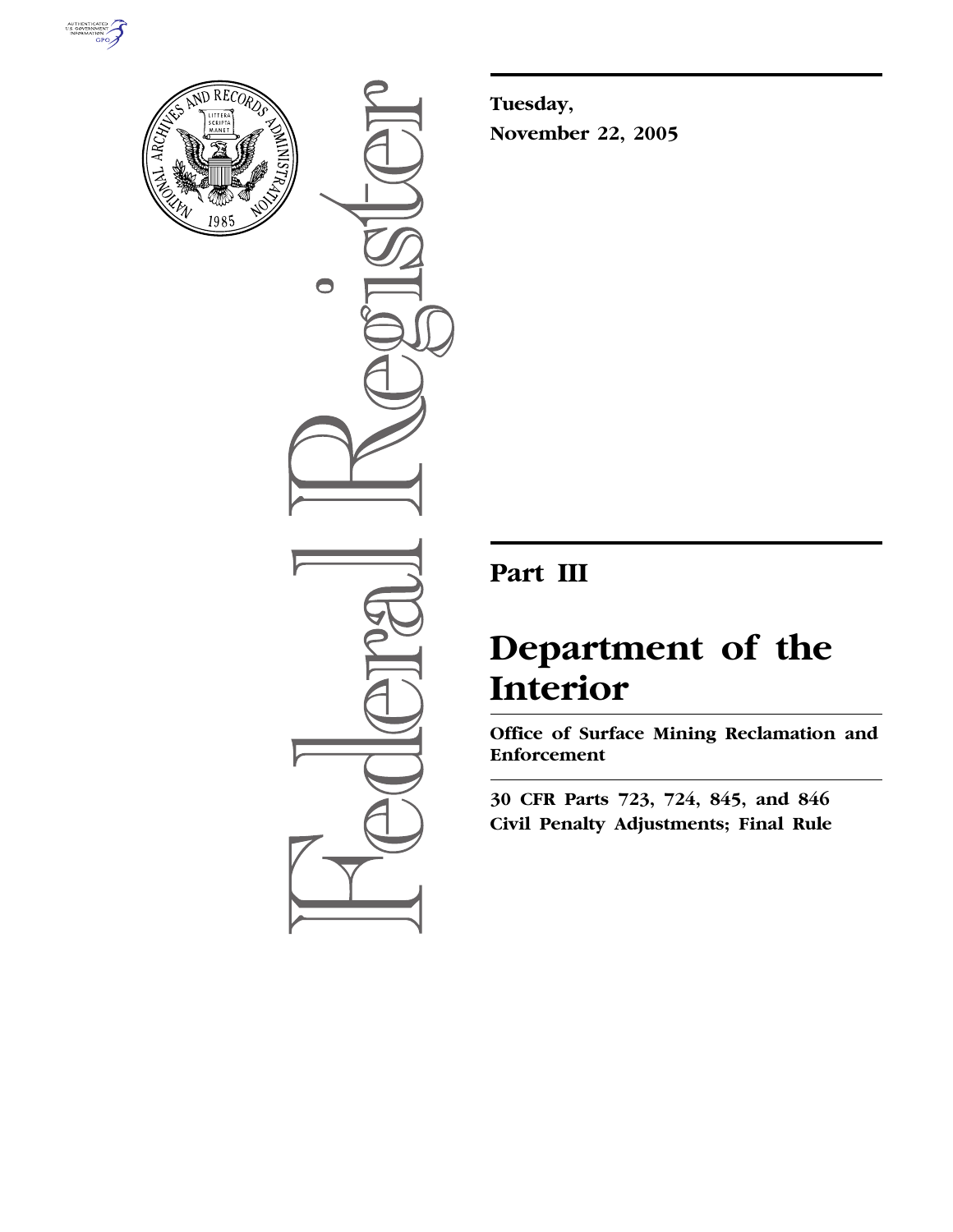#### **DEPARTMENT OF THE INTERIOR**

#### **Office of Surface Mining Reclamation and Enforcement**

# **30 CFR Parts 723, 724, 845 and 846**

# **RIN 1029–AC48**

### **Civil Penalty Adjustments**

**AGENCY:** Office of Surface Mining Reclamation and Enforcement, Interior. **ACTION:** Final rule.

**SUMMARY:** This rule adjusts the penalty amount of certain civil monetary penalties authorized by the Surface Mining Control and Reclamation Act of 1977 (SMCRA). The rule implements the Federal Civil Penalties Inflation Adjustment Act of 1990 which requires that civil monetary penalties be adjusted for inflation at least once every four years.

**DATES:** *Effective Date:* November 28, 2005.

**FOR FURTHER INFORMATION CONTACT:**  Andy DeVito, Office of Surface Mining Reclamation and Enforcement, Room 117, South Interior Building, 1951 Constitution Avenue, NW., Washington, DC 20240; Telephone (202) 208–2701. E-Mail: *adevito@osmre.gov.* 

#### **SUPPLEMENTARY INFORMATION:**

#### I. Background

- A. The Federal Civil Penalties Inflation Adjustment Act
- B. Method of Calculation
- C. Example of a Calculation
- D. Civil Monetary Penalties Affected by This Adjustment
- E. Effect of the Rule in Federal Program States and on Indian Lands
- F. Effect of the Rule on Approved State Programs
- II. Procedural Matters and Required Determinations

## **I. Background**

#### *A. The Federal Civil Penalties Inflation Adjustment Act*

In an effort to maintain the deterrent effect of civil monetary penalties (CMPs) and promote compliance with the law, the Federal Civil Penalties Inflation Adjustment Act of 1990 (Inflation Adjustment Act) (28 U.S.C. 2461, note) was amended by the Debt Collection Improvement Act of 1996 (31 U.S.C. 3701) to require Federal agencies to regularly adjust CMPs for inflation. The Inflation Adjustment Act, as amended, requires each agency to make an initial inflationary adjustment for all applicable CMPs, and to make subsequent adjustments at least once every four years thereafter. The Office of Surface Mining Reclamation and

Enforcement (we or OSM) has adjusted the CMPs authorized by SMCRA on two previous occasions, November 28, 1997 (62 FR 63274), and November 21, 2001 (66 FR 58644). To satisfy the requirement of the Inflation Adjustment Act, we are again adjusting our CMPs according to the formula set forth in the law.

Under the Inflation Adjustment Act, the inflation adjustment for a CMP is determined by increasing the CMP by the amount of the cost-of-living adjustment. The cost-of-living adjustment is defined as the percentage of each CMP by which the Consumer Price Index for the month of June of the calendar year preceding the adjustment exceeds the Consumer Price Index for the month of June of the calendar year in which the amount of the CMP was last set or adjusted. The Inflation Adjustment Act defines the Consumer Price Index as the Consumer Price Index for all urban consumers (CPI–U) published by the Department of Labor. See 28 U.S.C. 2461, note. In addition, the Inflation Adjustment Act specifies that any resulting increases in a CMP must be rounded according to a stated rounding formula, and apply only to violations that occur after the date the increase takes effect.

#### *B. Method of Calculation*

Since this adjustment will be effective before December 31, 2005, we must use the CPI–U for the month of June 2004. That figure is 189.7. We last reviewed and adjusted our civil monetary penalties in November 2001. Because of the rounding formula that we are required to use, only ten CMPs were adjusted in 2001. For those ten CMPs, the factor that we have used in calculating the increase for 2005 is 189.7 (the CPI–U for June 2004) divided by 178.0 (the CPI–U for June 2001). The resulting multiplier is 1.0657 (i.e., a 6.57 percent increase).

For those CMPs that were adjusted in 1997, but not in 2001, we divide 189.7 (the CPI–U for June 2004) by 160.3 (the CPI–U for June 1997). The resulting multiplier is 1.1834 (i.e., an 18.34 percent increase).

Any potential increase under this adjustment is then subject to the rounding formula set forth in section 5(a) of the Inflation Adjustment Act. Under the formula, any increase must be rounded to the nearest:

(1) Multiple of \$10 in the case of penalties less than or equal to \$100;

(2) Multiple of \$100 in the case of penalties greater than \$100 but less than or equal to \$1,000;

(3) Multiple of \$1,000 in the case of penalties greater than \$1,000 but less than or equal to \$10,000;

(4) Multiple of \$5,000 in the case of penalties greater than \$10,000 but less than or equal to \$100,000;

(5) Multiple of \$10,000 in the case of penalties greater than \$100,000 but less than or equal to \$200,000; and

(6) Multiple of \$25,000 in the case of penalties greater than \$200,000.

#### *C. Example of a Calculation*

To explain the inflation adjustment calculation for the CMPs that were last adjusted in 2001, we will use the following example. Our regulations at 30 CFR 845.15(b) currently require the imposition of a civil penalty of not less than \$925 for each day during which an operator fails to abate a violation within the specified abatement period contained in a notice of violation or a cessation order. Multiplying the \$925 by the inflation factor of 1.0657 results in a sum of \$985.77. We round the raw inflation amount (\$985.77) according to the rounding formula in section 5(a) of the Inflation Adjustment Act. Since we round only the increase, we calculate the increase amount by subtracting the current penalty amount from the raw inflation adjustment. Accordingly, the increase amount for the penalty in our example is \$60.77 (i.e., \$985.77 minus \$925.00). Under the rounding formula, if the penalty is more than \$100 but less than \$1,000, we round the increase to the nearest multiple of \$100 (i.e., \$60.77 is rounded to \$100.00). Finally, we add the rounded increase to the existing penalty which results in a new § 845.15(b) penalty amount of \$1,025.00 (i.e., \$925.00 plus \$100.00) for each day during which the failure to abate continues. For those CMPs last adjusted in 1997, the calculations would be the same but the multiplier would be 1.1834 instead of 1.0657.

# *D. Civil Monetary Penalties Affected by This Adjustment*

Section 518 of SMCRA, 30 U.S.C. 1268, authorizes the Secretary of the Interior to assess CMPs for violations of SMCRA. OSM's regulations implementing the CMP provisions of section 518 are located in 30 CFR 723.14, 723.15, 724.14, 845.14, 845.15, and 846.14. Because of the rounding formula specified in the Inflation Adjustment Act, some of the CMPs in those sections were not adjusted in 2001 and some of them are not being adjusted in this review. When we review and adjust our CMPs in 2009, we will be required to compare the CPI–U for June 2008 with the CPI–U for the year in which each CMP was last adjusted. In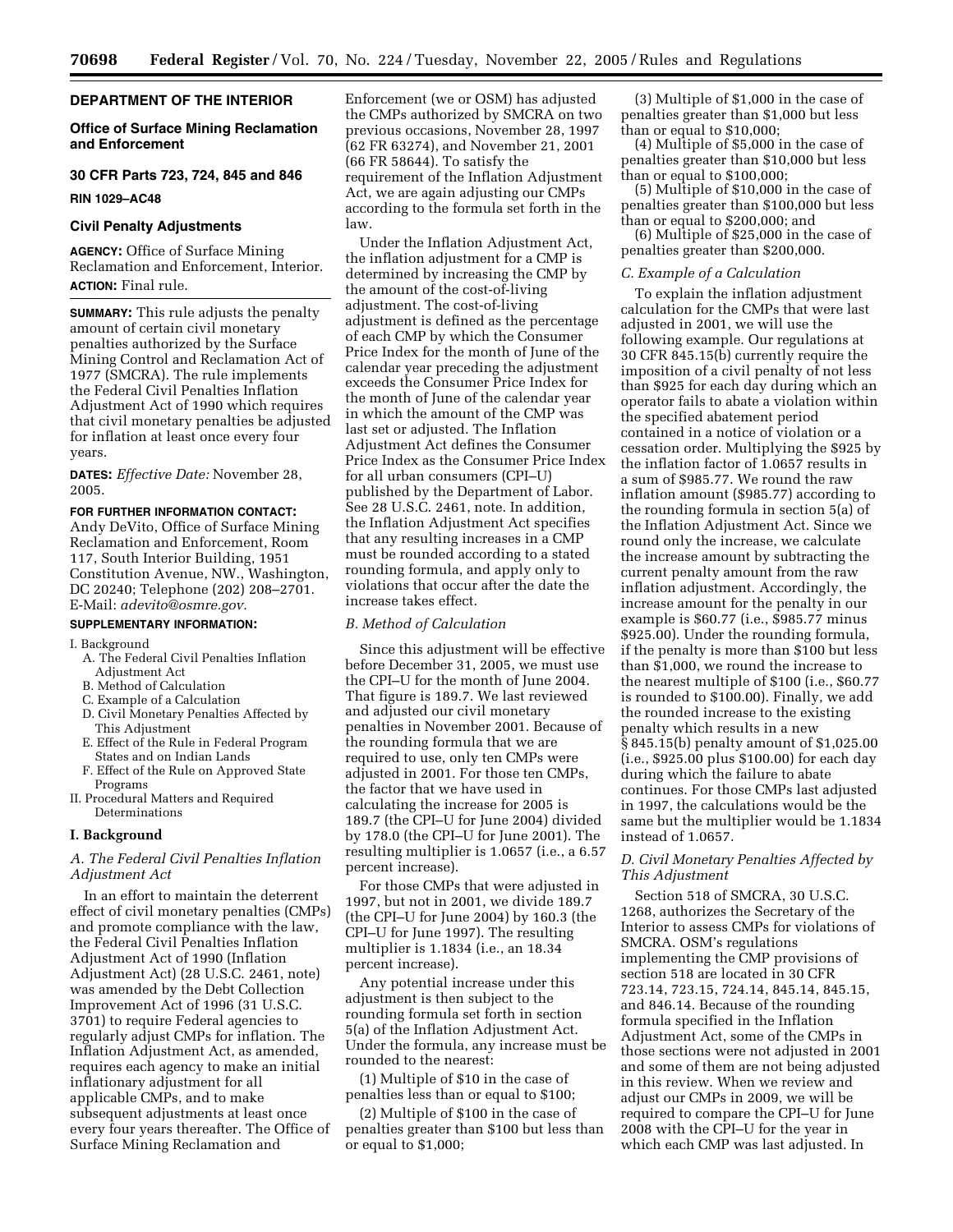some instances that will be 1997, and in others 2001 or 2005.

# *E. Effect of the Rule in Federal Program States and on Indian Lands*

The increase in civil monetary penalties contained in this rule will apply through cross-referencing to the following Federal program states: California, Georgia, Idaho, Massachusetts, Michigan, North Carolina, Oregon, Rhode Island, South Dakota, Tennessee and Washington. The Federal programs for those States appear at 30 CFR parts 905, 910, 912, 921, 922, 933, 937, 939, 941, 942 and 947, respectively. The increase in civil monetary penalties also applies through cross-referencing to Indian lands under the Federal program for Indian lands as provided in 30 CFR 750.

# *F. Effect of the Rule on Approved State Programs*

Section 518(i) of SMCRA requires that the civil penalty provisions of each State program contain penalties which are ''no less stringent than'' those set forth in SMCRA. Our regulations at 30 CFR 840.13(a) specify that each State program shall contain penalties which are no less stringent than those set forth in section 518 of the Act and shall be consistent with 30 CFR part 845. However, in a 1980 decision on OSM's regulations governing CMPs, the U.S. District Court for the District of Columbia held that because section 518 of SMCRA fails to enumerate a point system for assessing civil penalties, the imposition of this requirement upon the States is inconsistent with SMCRA. In response to the Secretary's request for clarification, the Court further stated that it could not uphold requiring the States to impose penalties as stringent as those appearing in 30 CFR 845.15. Consequently, we cannot require that the CMP provisions contained in a State's regulatory program mirror the penalty provisions of our regulations at 30 CFR 845.14 and 845.15. As a result of the litigation, 30 CFR 840.13(a) was suspended in part on August 4,1980 (45 FR 51548).

Following publication of this final rule, we will, however, evaluate the State programs approved under section 503 of SMCRA and, based on the requirements of SMCRA, our regulations, and the court's opinion, determine any changes in those programs that will be necessary. When we determine that a particular State program provision should be amended, the particular State will be notified in accordance with the provisions of 30 CFR 732.17.

#### **II. Procedural Matters and Required Determinations**

# *Administrative Procedure Act*

This final rule has been issued without prior public notice or opportunity for public comment. The Administrative Procedure Act (APA) (5 U.S.C. 553) provides an exception to the notice and comment procedures when an agency finds there is good cause for dispensing with such procedures on the basis that they are impracticable, unnecessary or contrary to the public interest. We have determined that under 5 U.S.C. 553(b)(3)(B), good cause exists for dispensing with the notice of proposed rulemaking and public comment procedures for this rule. This rulemaking is consistent with the statutory authority and requirements set forth in the Inflation Adjustment Act as amended by the Debt Collection Improvement Act of 1996. The Inflation Adjustment Act requires that we adjust our CMPs once every four years and specifies the manner in which the adjustment is to be made. Accordingly, the adjustments made may be seen as ministerial, technical, and nondiscretionary. For these same reasons, we believe there is good cause under 5 U.S.C. 553(d)(3) of the APA to have the rule become effective on a date that is less than 30 days after the date of publication in the **Federal Register**.

# *Executive Order 12866—Regulatory Planning and Review*

This rule has been reviewed under the provisions of Executive Order 12866 and is not considered a significant regulatory action. This determination is based on the fact that the rule adjusts OSM's CMPs according to the formula contained in the Inflation Adjustment Act. OSM has no discretion in making the adjustments. Further, most coal mining operations subject to the rule do not engage in prohibited activities and practices, and, as a result, we believe that the aggregate economic impact of these revised regulations will be minimal, affecting only those who may engage in prohibited behavior in violation of SMCRA.

Civil penalty data from our annual reports indicates that in Fiscal Years 2001–2004, we conducted a total of 8,484 inspections on sites for which OSM is the regulatory authority, and issued a total of 157 Notices of Violation and 8 Failure-to-Abate Cessation orders. During those four years, the total CMPs collected by OSM for all violations was \$231,560. If that number were adjusted for inflation using the largest inflation factor contained in this rule (1.1834 or 18.34 percent), the CMPs collected for

that period would have increased by \$42,468 for a total of \$274,028. Consequently, the annual increase in CMPs that we might reasonably expect to collect under the revised dollar amounts contained in this rule is substantially less than the \$100 million annual threshold contained in Executive Order 12866 for an economically significant rule. Based on the above, we have determined that:

a. The rule will not have an annual effect of \$100 million or more on the economy, nor will it adversely affect in a material way the economy, productivity, competition, jobs, the environment, public health or safety, or State, local, or Tribal governments or communities.

b. The rule will not create a serious inconsistency or otherwise interfere with an action taken or planned by another agency.

c. The rule will not alter the budgetary effects of entitlements, grants, user fees, or loan programs or the rights or obligations of their recipients.

d. The rule does not raise novel legal or policy issues.

#### *Regulatory Flexibility Act*

The Department of the Interior certifies that this revision will not have a significant economic impact on a substantial number of small entities under the Regulatory Flexibility Act (5 U.S.C. 601 *et seq.*). The aggregate economic impact of this rulemaking on small business entities should be minimal, affecting only those who violate the provisions of SMCRA. As previously indicated, the number of violation notices issued during the past four years was not significant when compared to the total number of Federal inspections conducted, and the estimated increase in cost to operators that will result from the inflation adjustment is not considered significant.

# *Small Business Regulatory Enforcement Fairness Act*

For the reasons previously stated, this rule is not considered a major rule under 5 U.S.C. 804(2), the Small Business Regulatory Enforcement Fairness Act. This rule:

1. Will not have an annual effect on the economy of \$100 million.

2. Will not cause a major increase in costs or prices for consumers, individual industries, Federal, state, or local government agencies, or geographic regions because the rule does not impose new requirements on the coal mining industry or consumers.

3. Will not have significant adverse effects on competition, employment, investment, productivity, innovation, or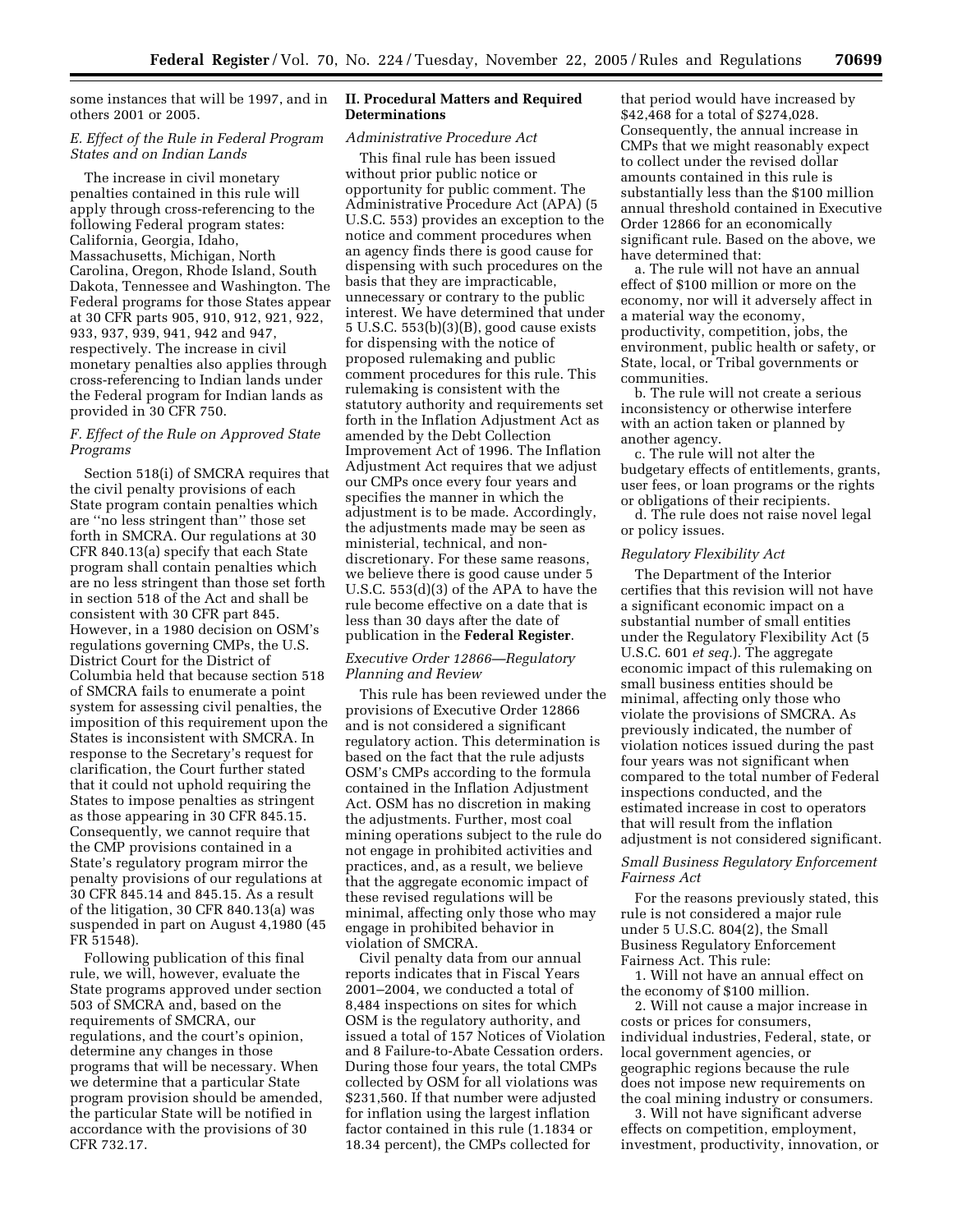the ability of U.S. based enterprises to compete with foreign-based enterprises.

#### *Unfunded Mandates Reform Act*

For purposes of compliance with the Unfunded Mandates Reform Act of 1995, this rule will not impose any obligations that individually or cumulatively would require an aggregate expenditure of \$100 million or more by State, local, and Tribal governments and the private sector in any given year.

#### *Federal Paperwork Reduction Act*

This rule does not contain collections of information which require approval by the Office of Management and Budget under 44 U.S.C. 3501 *et seq.* 

#### *National Environmental Policy Act*

We have reviewed this rule and determined that it is categorically excluded from the requirement to prepare an environmental document under the National Environmental Policy Act of 1969. In addition, we have determined that none of the ''extraordinary circumstances'' exceptions to the categorical exclusion apply. This determination was made in accordance with the Departmental Manual (516 DM 2, Appendixes 1.9 and 2).

# *Executive Order 12988—Civil Justice Reform*

In accordance with Executive Order 12988, the Department of the Interior has determined that this rule (1) does not unduly burden the judicial system and (2) meets the requirements of sections  $3(a)$  and  $3(b)(2)$  of the Order.

# *Executive Order 13211—Regulations That Significantly Affect the Supply, Distribution, or Use of Energy*

Executive Order 13211 requires agencies to prepare a Statement of Energy Effects for a rule that is (1) considered significant under Executive Order 12866, and (2) likely to have a significant adverse effect on the supply, distribution, or use of energy. Because this rule is not considered significant under Executive Order 12866 and is not expected to have a significant adverse effect on the supply, distribution, or use of energy, a Statement of Energy Effects is not required.

# *Executive Order 13175—Consultation and Coordination With Indian Tribal Governments*

In accordance with Executive Order 13175, we have evaluated the potential effects of this rule on Federallyrecognized Indian tribes and have determined that the proposed revisions would not have substantial direct effects on the relationship between the Federal Government and Indian Tribes, or on the distribution of power and responsibilities between the Federal Government and Indian Tribes.

#### *Executive Order 12630—Takings*

In accordance with Executive Order 12630, the rule does not have takings implications. This determination is based on the fact that the rule will not have an impact on the use or value of private property and so, does not result in significant costs to the government.

#### *Executive Order 13132—Federalism*

This rule does not have Federalism implications. It will not have ''substantial direct effects on the States, on the relationship between the national government and the States, or on the distribution of power and responsibilities among the various levels of government.''

#### **List of Subjects**

# *30 CFR Part 723*

Administrative practice and procedure, Penalties, Surface mining, Underground mining.

# *30 CFR Part 724*

Administrative practice and procedure, Penalties, Surface mining, Underground mining.

# *30 CFR Part 845*

Administrative practice and procedure, Law enforcement, Penalties, Reporting and recordkeeping requirements, Surface mining, Underground mining.

#### *30 CFR Part 846*

Administrative practice and procedure, Penalties, Surface mining, Underground mining.

Dated: November 10, 2005.

# **James O. Ratliff,**

*Acting Assistant Secretary, Land and Minerals Management.* 

■ For the reasons set out in the preamble, 30 CFR parts 723, 724, 845 and 846 are amended as follows:

#### **PART 723—CIVIL PENALTIES**

■ 1. The authority citation for part 723 is revised to read as follows:

**Authority:** 28 U.S.C. 2461, 30 U.S.C. 1201 *et seq.*, and 31 U.S.C. 3701.

■ 2. Section 723.14 is amended by revising the table to read as follows:

#### **§ 723.14 Determination of amount of penalty.**

\* \* \* \* \*

| Points   | <b>Dollars</b> |
|----------|----------------|
|          |                |
| 1<br>2   | 22<br>54       |
| 3        | 76             |
| 4        | 108            |
| 5        | 110            |
| 6        | 132            |
| 7        | 154            |
| 8        | 176            |
|          | 198<br>220     |
| 11       | 242            |
| 12       | 264            |
|          | 386            |
|          | 408            |
| 15       | 430            |
| 16<br>17 | 452<br>474     |
| 18       | 496            |
| 19       | 518            |
| 20       | 540            |
| 21       | 562            |
| 22       | 584            |
| 23<br>24 | 606<br>628     |
| 25       | 650            |
| 26       | 760            |
| 27       | 970            |
| 28       | 1,080          |
| 29       | 1,090          |
| 30<br>31 | 1,100<br>1,210 |
| 32       | 1,320          |
| 33       | 1,430          |
| 34       | 1,540          |
| 35       | 1,650          |
| 36       | 1,760          |
| 37<br>38 | 1,870<br>1,980 |
| 39       | 2,090          |
| 40       | 2,200          |
| 41       | 2,310          |
| 42       | 2,420          |
| 43       | 2,530          |
| 44<br>45 | 2,640          |
| 46       | 3,750<br>3,860 |
| 47       | 3,970          |
| 48       | 4,080          |
| 49       | 4,190          |
| 50       | 4,300          |
| 51<br>52 | 4,410<br>4,520 |
| 53       | 4,630          |
| 54       | 4,740          |
| 55       | 4,850          |
| 56       | 4,960          |
| 57       | 5,070          |
| 58       | 5,180          |
| 59<br>60 | 5,290<br>5,400 |
| 61       | 5,510          |
| 62       | 5,620          |
| 63       | 5,730          |
| 64       | 5,840          |
| 65       | 5,950          |
| 66<br>67 | 6,060<br>6,170 |
| 68       | 6,280          |
| 69       | 6,390          |
| 70       | 6,500          |

 $\blacksquare$  3. In § 723.15, amend paragraph (b) by removing the dollar amount ''\$925'' and adding in its place ''\$1,025.''